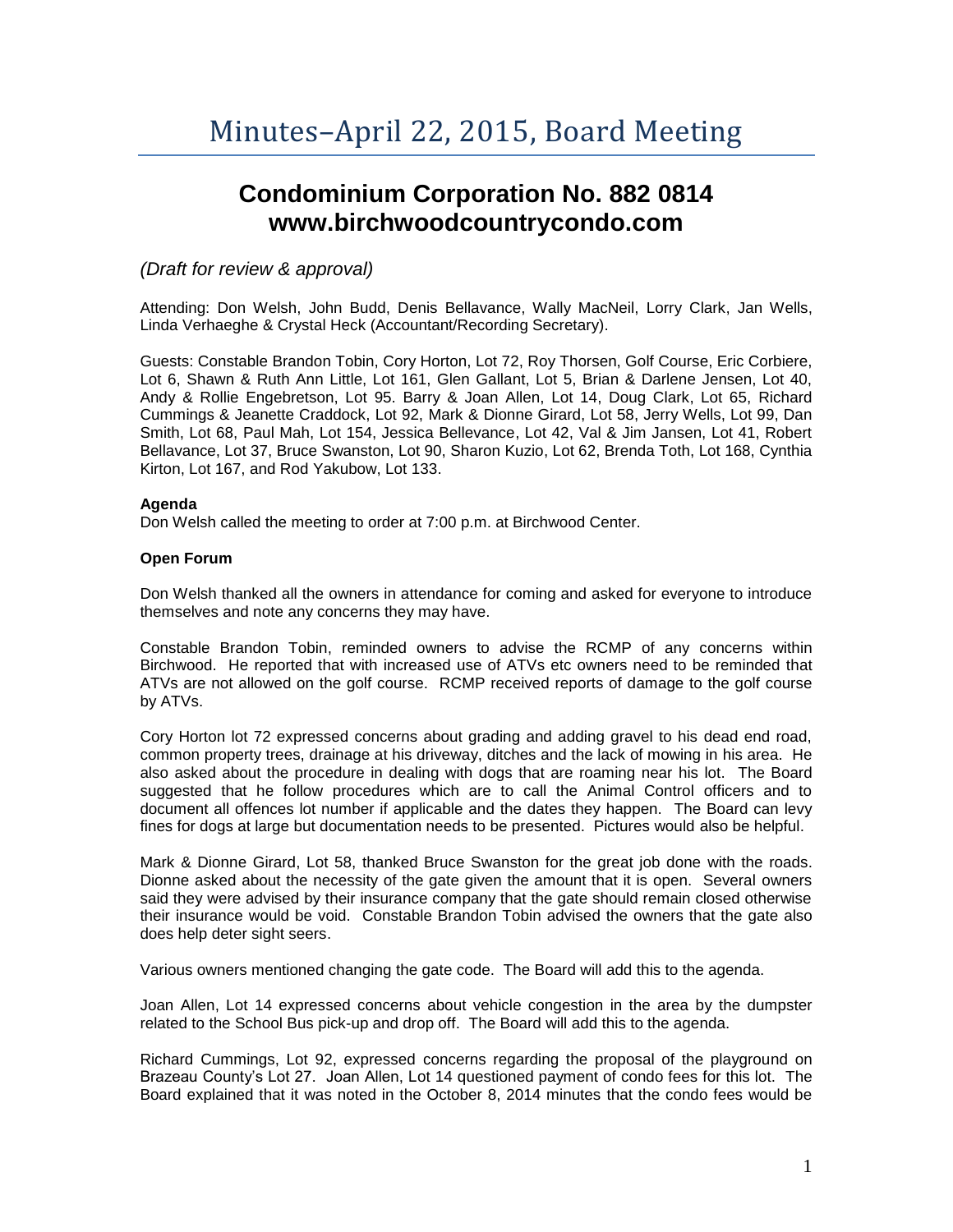waived for that lot even though it remains in the condominium plan. She requested that the Board obtain legal documentation stating that Brazeau County will be liable for all costs and any liability issues surrounding the playground. She also inquired whether the property was going to be rezoned. The Board advised her that it will remain residential. The Birchwood enhancement committee has contributed some of the costs with the remaining funds coming from Brazeau County. The Board confirmed that the playground is for Birchwood children, not open to surrounding areas which is no different than other playgrounds in the County that are gated.

Jessica Bellavance, Lot 42, explained to the owners that notification from the Brazeau County hasn't been sent out to surrounding owners because it is not at that phase. The Board felt that some of the questions needed to be answered by Brazeau County. Denis Bellavance explained that the money is now in place for the playground and the clearing of trees should be starting in the next day or two.

Andy Engebretson, Lot 95, expressed concern regarding the possible influx of traffic and who could use the playground. The Board felt that because the property is gated there will not be changes in the traffic in the area.

After this comprehensive discussion the Board asked if there were any new topics to be addressed before continuing.

Dan Smith, Lot 68, new owner to the area and came to observe his first meeting.

Bob Bellavance, Lot 37, came to observe and inquire about a development permit.

Jessica Bellavance, Lot 42, Jerry Wells, Lot 99, Darlene Jensen, Lot 40, Barry Allen, Lot 14, Jeanette Craddock, Lot 92, Ruth Ann Little, Lot 161, and Roy Thorsen, owner of golf course, came to the meeting as observers.

Jim Jansen, Lot 41, asked if the Board had any plans for the existing common area no longer to be utilized as a playground. Dionne Girard, Lot 58 stated that this area is used by residents for other outdoor games.

Val Jansen, Lot 41, Andy & Rollie Engebretson, Lot 95, also had concerns regarding the playground.

Paul Mah, Lot 154, explained by reading his letter of resignation that he wouldn't be able to continue with his mowing contract for the 2015 season. Wally MacNeil requested a detailed listing of his duties, and required equipment. The Board will discuss recruiting someone during the closed portion. The Board and owners present thanked Paul for all his hard work and commitment to keeping the common areas pristine.

Rod Yakubow, Lot 133 in attendance to hand in water reports from September 2014 to March 2015. The Board notified all owners that all the reports are filed and available for viewing.

Bruce Swanston, Lot 90 is in attendance to hand in his reports but also has some concerns with the quads and other ATVs stunting on the roads. Constable Brandon Tobin reminded the owners that the RCMP can only act if they receive complaints, therefore owners should report any damage or speeding.

Brian Jensen, Lot 40, expressed concerns about rocks blown on his lawn during the winter. The Board is aware of this ongoing problem, however the winter was extremely icy and more rock/sand was needed.

Glen Gallant, Lot 5, had questions about the grader and its storage. Don Welsh explained that the grader is unable to handle the job anymore and that the board is currently setting aside funds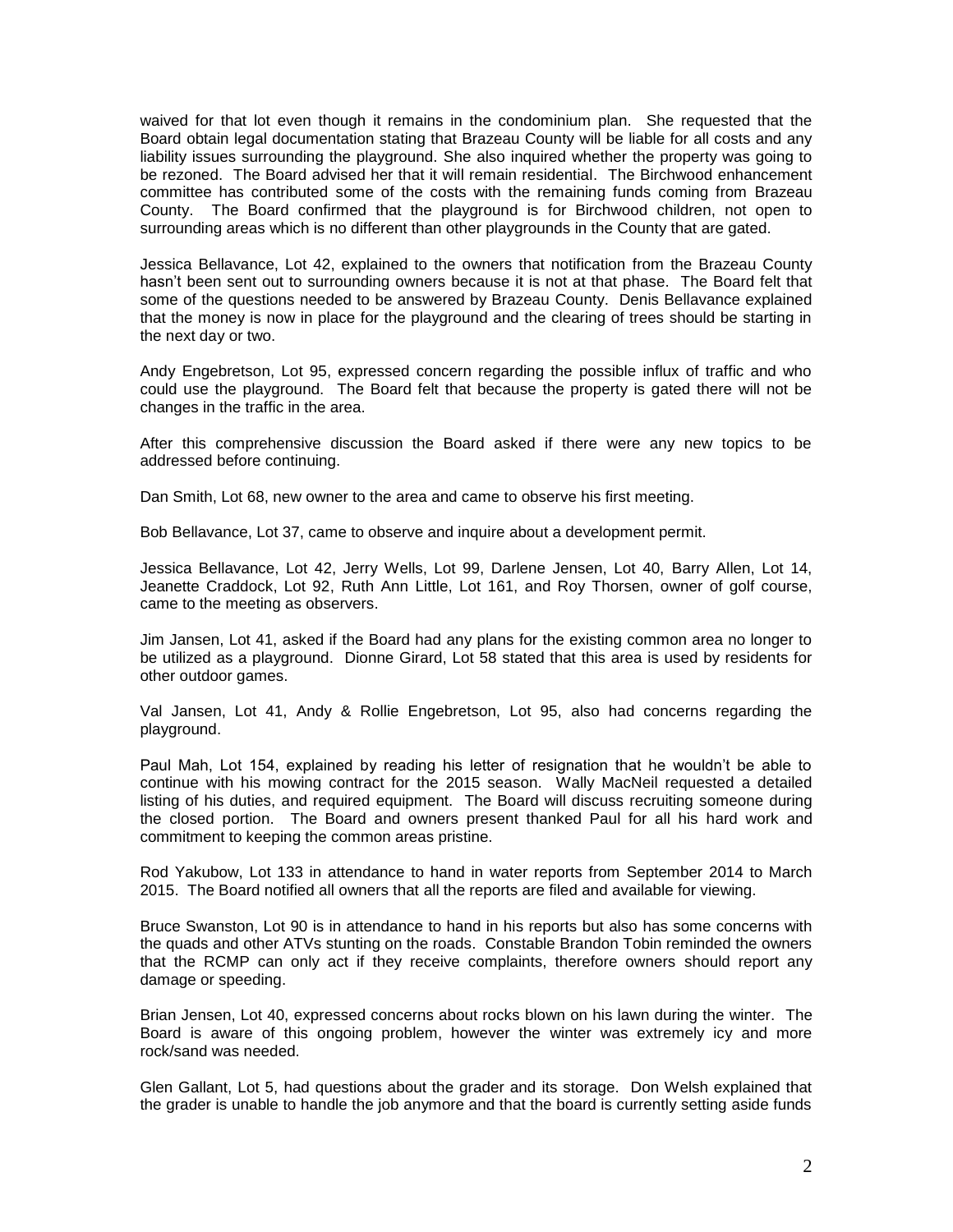to purchase an alternative. Currently there is an arrangement with Tom MacLean to use his Quonset for storage. At this time the Board currently has no plans to build their own storage facility. Glen Gallant indicated he would be willing to purchase a grader and lease it to the Board.

Eric Corbiere, Lot 6, asked who did the sanding during the winter. Don Welsh explained that Brazeau County provides some of this service at no cost to the owners. Eric is working for RCO and explained this company has a couple of trucks and a sanding program. The Board asked him to get a quote for this service should the Board require assistance. Eric Corbiere asked about issues with trespassing on owner's property. Constable Brandon Tobin explained that tickets can be issued but it is important to make sure it isn't something that is an emergency or a neighbor assisting.

Brenda Toth, Lot 168, asked the Board if it was possible to place a sand box at the area near the gate for next winter. She also requested some dust control in the area around her home. Don Welsh explained that dust control was completed last fall and is applied for as regular maintenance. Typically sand boxes need salt which attracts moisture leaving the box unusable for road purposes.

Cynthia Kirton, Lot 167, asked about the trees that are behind her property. She was advised that they belong to the golf course.

Sharon Kuzio, Lot 62, asked about the dust control. She was concerned that the Board may have missed the deadline. Don Welsh and Wally MacNeil will contact Brazeau County.

Shawn Little, Lot 161, presented a letter of concern on behalf of the Cedar Glen residents about the disrepair of Lot 163. The Board has contacted Brazeau County with issues for both lot development and disrepair. The County has requested that should construction resume to notify the Development and Planning department as permits have not been approved. The Board also asked owners to send their concerns to the Brazeau County. The Board will investigate to ascertain whether the property can be cleaned up at the owner's expense. Shawn Little requested some sand/ gravel in his area for next winter.

The open forum was completed at 8:30 p.m.

## **Board Portion of Meeting**

Don Welsh called the Board portion of the meeting to order at 8:40 p.m.

Linda moved that the minutes of October 8, 2014 be accepted as circulated, seconded by Don Welsh, CARRIED unanimously.

## **Water Report**

Rod Yakubow submitted the October to March Exova reports including water usage for filing. He reassured the Board that the fluoride and sodium levels are high but well within guide lines. Rod Yakubow explained to the Board that there was a water problem on the weekend at Lot 50 when the CC valve was turned on when the owner was not on site. The owner did not come out and water was discovered running down the ditch due to taps being left opened. The CC valve was shut off and the home checked. Going forward, Rod Yakubow will not turn on any CC valves for any owner unless they are present and there will no exceptions.

## **Site services**

Bruce Swanston submitted his site services report. Included in his report was grading of roads and work performed over the winter months. He has noted the areas that need some ditching and culvert repairs and gravel required. He along with two Board members will investigate and prioritize within budget constraints

Windy Ridge Septic has requested a meeting with the Board. The Board will arrange a meeting as soon as possible.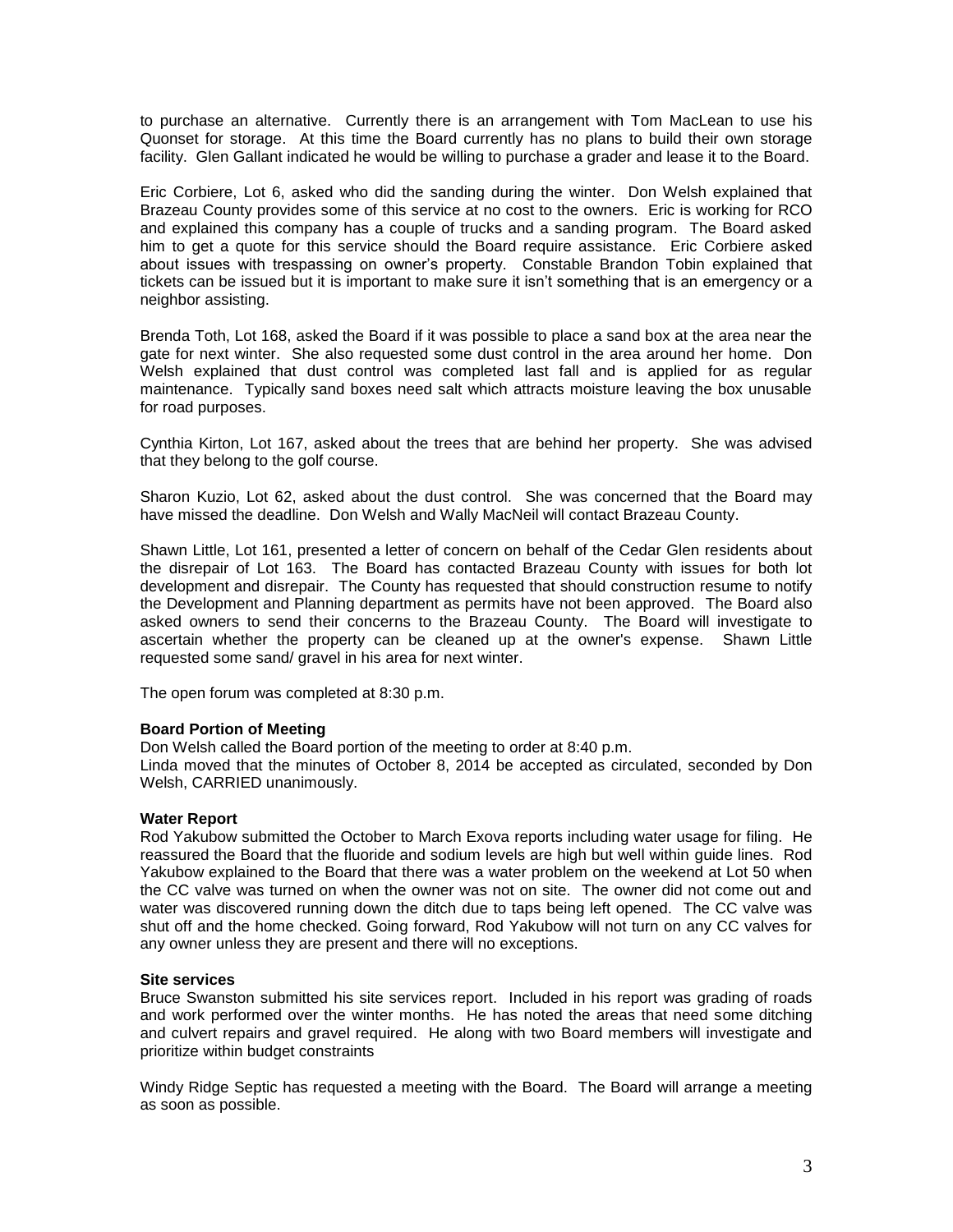There is a tree down on common property near Lot 102. Bruce Swanston will approach the owner to make arrangements to get it cleaned up before the grass mowing starts.

The Board accepted the resignation of Paul Mah and will post this position on the notice board and the website.

Jan Wells suggested that a volunteer committee could be formed to work on the green boxes. Jerry Wells has volunteered to assist with any live power issues.

Jan Wells reported that a personal cheque was left at her front door. The bank of the issuing party caught an unknown party trying to cash the cheque. No other details are available.

#### **Financial Report**

Crystal Heck supplied the financial reports for September 2014 to March 2015. The Accounts receivable listing also was handed in. There are currently 5 owners at over 90 days and the next step will be started first week in May. Wally MacNeil moved that the financial reports be accepted as presented, John Budd seconded the motion; CARRIED.

**Brazeau County Liaison** – Lorry Clark and Bruce Swanston will check with Brazeau County regarding the deadline and dust control.

**Birchwood Enhancement Projects Committee –** Denis Bellavance will be in contact with Brazeau County to get a mission statement and reassurance of the liability issue with the Playground.

#### **Old Business**

County of Brazeau purchased Lot 27 for the purpose of installing and maintaining a playground. On March 12, 2015 the Board received a copy of the land title which has an effective date of June 6, 2014. Crystal Heck was instructed to refund the previous owner for the condo fees July 2014 to January 2015 and the expense will be charged to common property maintenance.

Don Welsh contacted the owner of Lot 107 & Lot 108 regarding the by-law violations. The problems have been rectified to date and all fines have been paid.

Jan Wells & Linda Verhaeghe have worked through the items in the rules and regulations review that is due once a year. The Board reviewed the changes and agreed to the revisions. Rules and Regulations will be included in the AGM packages and posted on the website

#### **New Business**

Items arising from the open forum were:

The Board feels that the gate should be left down.

The Board is reluctant to change the gate code due to the difficulty of reprogramming the controllers and the fact that a new code would be public in short order.

Lorry Clark will contact the school bus driver to find out if there are any problems with the arrangement at the dumpster for picking up children and report back to the board with her findings.

Lorry Clark & Jan Wells attended the Brazeau County workshop regarding the revision of the land use bylaws on February 25, 2015. While the workshop was unproductive for various reasons the Board was able to ask some questions about the geophysical surveys that are now ordered by the county before development permits are approved. The Board may entertain a meeting with Martino Verhaeghe, Director of Planning and Development so the Board can advise owners prior to any requests for development permits as well as having some answers to questions or concerns from the owners.